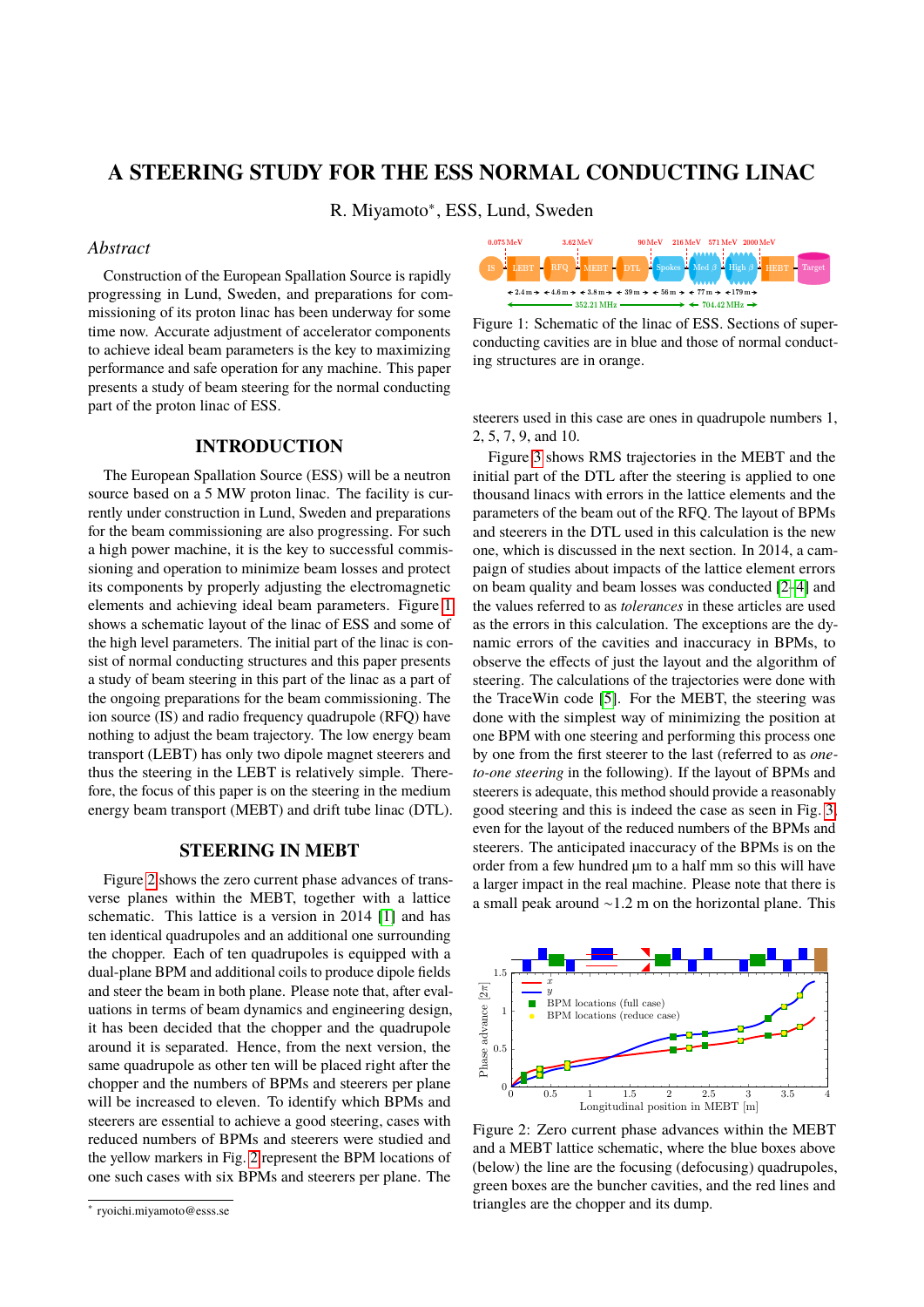<span id="page-1-0"></span>

Figure 3: RMS trajectories in the MEBT and the initial part of the DTL Tank 1. The red line is for the case with reduced numbers of BPMs and steerers in the MEBT.

is due to that there is no BPM in the region of the chopper and its dump, as seen in Fig. [2,](#page-0-1) but this situation should be improved for the next version which will have an additional BPM in this region. Another important conclusion from this figure is that, for the DTL Tank 1, the errors within itself is more significant than the injection error from the MEBT.

#### **STEERING IN DTL**

The DTL of ESS has five tanks. Every other drift tubes house permanent quadrupole magnets (PMQs), forming a FODO lattice, and the drift tubes without the PMQ can house a dual-plane BPM or a single plane steerer. Further details of the DTL lattice can be found in [\[6\]](#page-2-4). Similar to Fig. [2,](#page-0-1) Fig. [4](#page-1-1) shows the zero current phase advance (averaged over two planes) within the DTL and the locations of the BPMs and steerers. The top figure shows the current layout of BPMs and steerers; each tank has three BPMs and three steerers per plane, giving a total of 15 BPMs and steerers per plane. As seen in the figure, however, the Tank 1 has almost three periods of the betatron oscillation and, with only three BPMs, is is in a situation of undersampling. In such a situation, when a steerer tries to minimize the position at one BPM, there is a risk that the steerer applies a too large deflection and causes a large excursion where there is no BPM. Such an effect can be avoided by artificially applying a limit in the steerer strength and it is empirically known ∼6 G m is the optimum value. Though the steering method in this way worked in the past studies [\[2,](#page-2-1) [3\]](#page-2-5), such an method is not most ideal. This is because the optimal limit depends on the magnitudes of various errors, which may not be known in a real machine, and also a significant fraction of the Tank 1 is left blind and the trajectory in this region is not well known. Given this situation, an alternative layout of BPMs and steerers, which does not rely on the artificial limit of the steerers, is investigated and the bottom of Fig. [4](#page-1-1) is one of such layouts. From the Tank 2 to Tank 5, the new layout repeats the patter of {**H**,**B**,**V**} separated by roughly 90 degrees in the phase advance, where **H**, **V**, and **B** denote a horizontal steerer, vertical steerer, and BPM for each. The situation of the Tank 1 is difficult since the phase advances between the two empty drift tubes are large and having the above pattern is not possible. As a compromise, a separation of ∼270 degrees is also used for some combinations among BPMs and steerers. For instance, the

<span id="page-1-1"></span>

Figure 4: Zero current phase advance and the current (top) and new (bottom) BPM and steerer layouts in the DTL.

first pair of steerers is primarily looking at the second BPM which roughly separated by 270 degrees. Another example is the separation between the second and third BPMs and that between the second and third pairs of steerers are also roughly 270 degrees. In this new layout, the numbers of BPMs in each tank are 6, 4, 3, 2, and 2 (17 in total) for each and those of steerer pairs are 7, 4, 3, 2, 2 (18 in total). Please note that the last steerer pair in Tank 5 primarily looks at the first BPM in the section following the DTL and are used to improve the injection into this section.

Figure [5](#page-1-2) shows the RMS trajectories in the MEBT and DTL over one thousand linacs, comparing the current and new layouts of BPMs and steerers in the DTL. The conditions of the errors are identical to the case of Fig. [3.](#page-1-0) The steering in the MEBT was done with the one-to-one steering as Fig. [3.](#page-1-0) For the current layout, the steering in the DTL was done for each tank as [\[3\]](#page-2-5). The positions at three BPMs in a tank were minimized with three steerer in the tank with the Downhill simplex algorithm implemented in TraceWin. On the contrary, for the new layout, it was found that applying steering in either one step for all the tanks or in two steps,

<span id="page-1-2"></span>

Figure 5: Comparison of RMS trajectories in the current and new layouts of BPMs and steerers in the DTL.